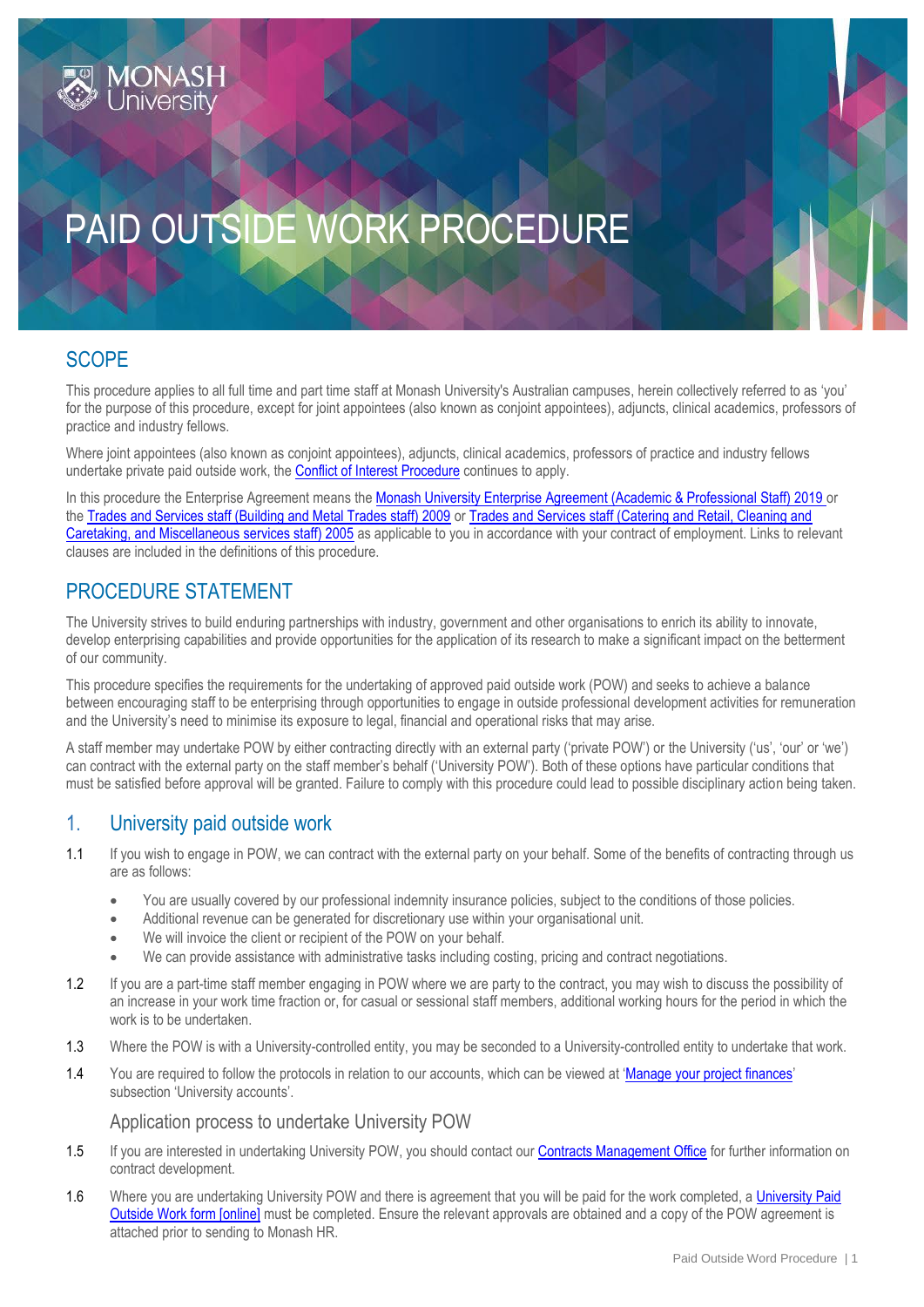# 2. Private paid outside work

2.1 You may apply to undertake private POW and engage directly with an external party.

Conditions of paid outside work

- 2.2 You must satisfy the following conditions if you wish to contract directly with an external party:
	- Avoid any implication that you are performing work on behalf of us by ensuring that you do not use your University title or position (for example, Professor)\*, or our name, brand, address, stationary, email, telephone or premises for meetings when seeking to attract, or when performing private POW.
	- Continue to comply with your obligations as a staff member of the University with respect to our [intellectual property,](https://www.monash.edu/library/researchdata/guidelines/ownership#Monash) conflict of interest, conflict of commitment and confidentiality of University information procedures.
	- Obtain full professional indemnity insurance (with a limit of indemnity commensurate to the complexity and/or value of the private POW), external party liability insurance (where relevant) and any other appropriate insurance for private POW including run-off insurance to cover any claims which may be made after the private POW has been completed.
	- Comply with your obligations under Australian taxation law including any obligation to register for and pay Goods and Services Tax (GST) and/or Pay As You Go (PAYG) tax.
	- Not use our resources for private POW without obtaining written permission in advance and reimbursing us for the use of those resources at the rate agreed.
	- Ensure that the external entity for which you are performing private POW signs the relevant declaration section of the Private [Paid Outside Work Disclosure & Approval Form](http://www.intranet.monash/hr/assets/docs/tools-and-resources/forms/pdf/private-paid-outside-work.pdf) to indicate their understanding that they are contracting with you and not with us and that we have no responsibility or liability for work conducted by you.
	- Not use our accounts to receive or hold funds that are raised through private POW activities.
	- Ensure that you obtain approval for private POW from your Head of Unit.

\* If you are engaged in private POW and it involves an appointment of distinction and carries minimal risk for us, you may apply in writing to the Chief Human Resources Officer for approval to use your academic title while engaged in private POW. An example where approval would be given is where an academic staff member is requested to participate in a formal Board of Inquiry.

#### Insurance for private paid outside work

- 2.3 Private POW is not covered by our insurance and is always engaged in entirely at your own risk.
- 2.4 Our insurance for professional liability, WorkCover and public risk does not cover this form of activity. We do not take any responsibility for, warrant or indemnify in any way the activities of staff member involved in private POW, even where our resources have been used with permission.
- 2.5 You should obtain your own legal and financial advice with respect to obtaining your own insurance to cover all private POW.

#### Application process to undertake private POW

- 2.6 You are expected to devote your working time to the service of the University, in accordance with the terms and conditions of your appointment and your agreed performance plan. Prior written approval is required before you may undertake POW in accordance with this approval process.
- 2.7 If you propose to engage in private POW, with the exception of a private POW that meets the definition of minor miscellaneous income or royalties or University POW, you must complete the following:
	- Step 1: Completion of the private paid outside work disclosure & approval form ('the form')
		- You must familiarise yourself with the conditions and exclusions for undertaking private POW outlined in this procedure prior to submitting the form for approval.
		- − Complete the staff personal details, details of POW, details of conflict of interest (where relevant) and the declaration.
	- Step 2: External entity declaration
		- Your external client must sign the relevant section of the form to certify that they have noted that you, and not us, will undertake the work and that we have no responsibility or liability for the work being undertaken.
		- You obtain the external entity declaration and submit to the Head of Unit for review.
	- Step 3: Head of Unit review
		- The Head of Unit reviews the application.
		- The Head of Unit should discuss with you; details of the proposed private POW; any possible, actual, perceived or potential conflict of interest and a plan for managing or avoiding any conflict (if applicable); whether the conditions to undertake private POW have been satisfied; and whether any circumstances apply that would exclude you from undertaking private POW.
		- If satisfied, the Head of Unit endorses your request to undertake private POW.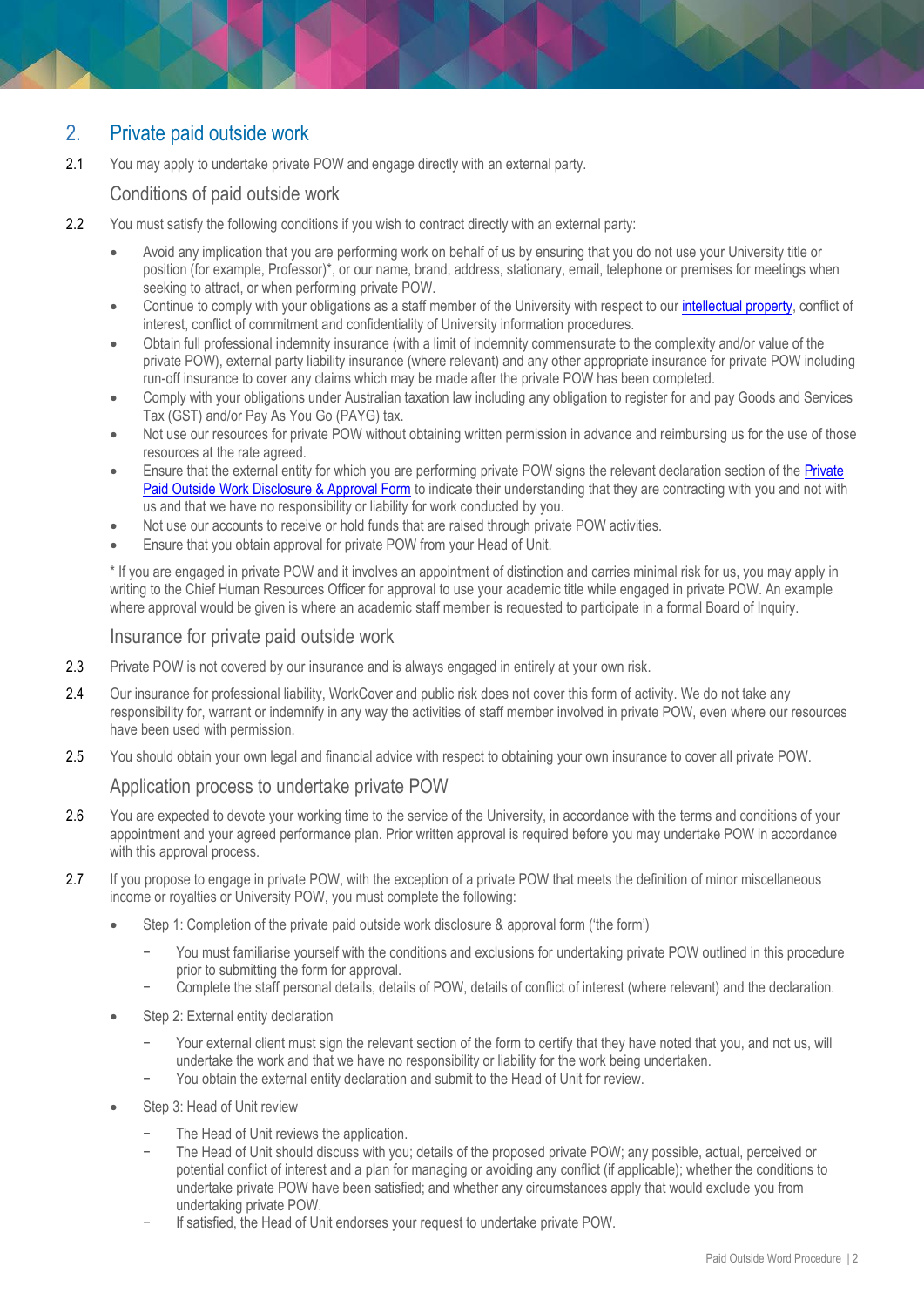- − The Head of Unit forwards the form to the Sub-Faculty Dean or Head of School/Institute (MNHS), Dean or Executive Director (or delegate).
- Step 4: Sub-Faculty Dean or Head of School/Institute (MNHS), Dean or Executive Director (or delegate) review
	- − The Sub-Faculty Dean or Head of School/Institute (MNHS), Dean or Executive Director (or delegate) when considering a request to undertake private POW will consider the pre-conditions for approval outlined above and the exclusions for private POW outlined below.
	- − The Sub-Faculty Dean or Head of School/Institute (MNHS), Dean or Executive Director (or delegate) reverts to the Head of Unit with their decision and details of any supplementary conditions.
- Step 5: Supplementary conditions (where conflict of interest declared)
	- Should supplementary conditions have been added to the application by either the Head of Unit or Sub-Faculty Dean or Head of School/Institute (MNHS), Dean or Executive Director (or delegate), the Head of Unit discusses these supplementary conditions with you.
	- You review the supplementary conditions and complete the declaration on the form.
	- − Where no conflict of interest exists, the Head of Unit forwards the form to Monash HR.
	- Where a conflict of interest is declared, the Head of Unit forwards the form to the Chief Human Resources Officer.
- Step 6: Chief Human Resources Officer review
	- − If a conflict of interest is declared, the Chief Human Resources Officer (in their capacity as Conflict of Interest Advisory Officer) will assess the form to ensure that the proposed conflict of interest management plan is appropriate.
	- − If you have declared a conflict of interest, you must not commence private POW until notified that the request has been approved by the Chief Human Resources Officer.
	- − Approval/Endorsement: the Chief Human Resources Officer forwards form to Monash HR copying Head of Unit and Sub-Faculty Dean or Head of School/Institute (MNHS), Dean or Executive Director (or delegate). The Head of Unit provides copy to you and performance supervisor to ensure recording in myPlan and monitoring (performance development plan)
	- − Not Approved/Not Endorsed: the Chief Human Resources Officer returns the form to the Head of Unit for action.

#### 3. Annual declaration

- 3.1 You are expected to make a full disclosure of any proposed private POW commitments for the coming year and obtain permission to engage in continuing private POW (such as a continuing consultancy). All approved private and University POW arrangements are to be incorporated into your performance plan and reviewed annually by your performance supervisor and the Head of Unit.
- 3.2 For Private POW, a copy of the **[Private Paid Outside Work Disclosure & Approval form](http://www.intranet.monash/hr/assets/docs/tools-and-resources/forms/pdf/private-paid-outside-work.pdf)** should be included in your performance development portfolio for reference at performance review discussions (refer to the Performance development process: academic [staff procedure](https://publicpolicydms.monash.edu/Monash/documents/1935710) and the [Performance development process: professional staff procedure\)](https://publicpolicydms.monash.edu/Monash/documents/1935712).

#### 4. Exclusions for private and University paid outside work

- 4.1 The following provides details of the circumstances where we will not give permission to undertake POW:
	- the POW might reasonably be expected to impede the reasonable operations of the University or the discharge of your work, as recorded in your performance plan;
	- the POW might reasonably be expected to impede the general operations of the organisational unit, for example by disrupting teaching or research programs or unreasonably restricting access by students to you;
	- an unacceptable actual, perceived or potential conflict of interest or conflict of commitment (as defined) arises;
	- an unacceptable risk (as defined) is posed to us;
	- you propose to use our resources and an appropriate agreement about the use, and reimbursement to us, for those resources cannot reasonably be reached; and
	- the work is derived from a controlled entity of the University, unless we elect not to do this work.
- 4.2 This list is not exhaustive and there may be other grounds on which we refuse the request.

#### 5. Minor miscellaneous income

- 5.1 You may receive minor miscellaneous income without prior permission and retain the income derived from that activity. The only exceptions are listed in this procedure.
- 5.2 In cases of doubt, you should seek approval from the Sub-Faculty Dean or Head School/Institute (MNHS), Dean or Executive Director (or delegate) in accordance with these procedures. Conversely, the Sub-Faculty Dean or Head of School/Institute (MNHS), Dean or Executive Director (or delegate) may come to the view that the aggregate amount of your minor miscellaneous income is such that a limit needs to be discussed in the interests of the organisational unit, or that your activity can no longer be properly categorised as minor miscellaneous income.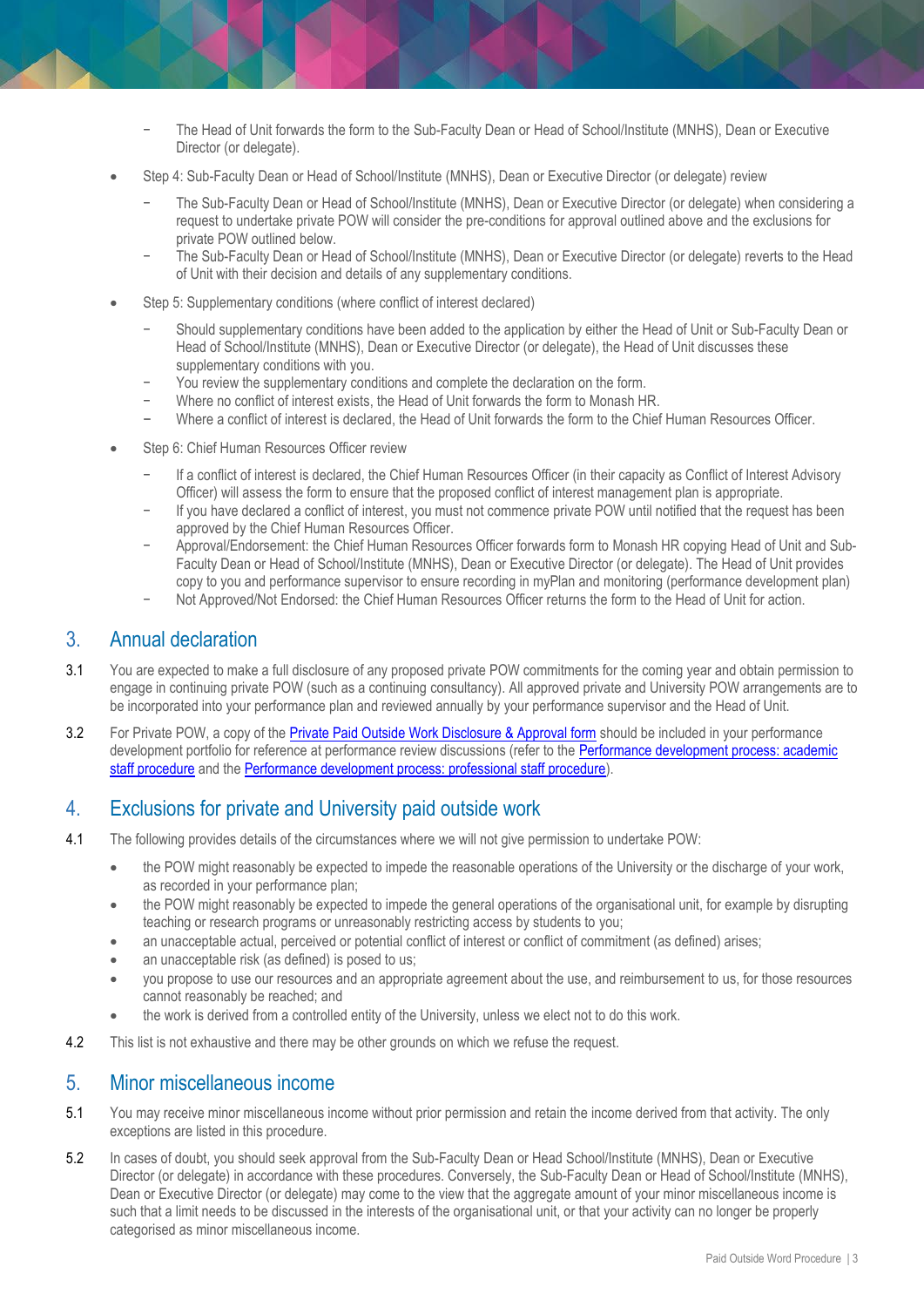# 6. Disciplinary issues

6.1 You may be subject to disciplinary action if you:

- represent (actively or by omission) to an external party that work is being conducted under the auspices of the University when it is not (i.e. it is private POW or POW that we have not approved);
- are performing work which places you in a position where there is an unacceptable actual or potential conflict of interest or conflict of commitment with your University responsibilities;
- create an actual or potential conflict of interest or conflict of commitment by competing commercially with us;
- undertake private or University POW that interferes with the proper execution of your work, without prior approved alternative arrangements having been made to cover these;
- make use of our resources for private or University paid outside work, for which prior approval has not been given and/or where no appropriate arrangements for reimbursement to us have been made;
- are employed by or contracted to another educational institution for activities that would otherwise have been undertaken by inter-institutional arrangements;
- receive payment for private tuition of students of the University;
- undertake private POW that was introduced through us, and that should be contracted to your work unit;
- undertake private or University POW without appropriate approval;
- breach any provision of this procedure; or
- collude with another staff member to bypass or breach the provisions contained in this procedure.

#### 7. Grievance procedures

7.1 If you are aggrieved by the application of this procedure, you may utilise our normal grievance processes as specified in the relevant Enterprise Agreement.

#### 8. Policy variations

8.1 The President and Vice-Chancellor may establish associated regulations and administrative procedures to enable appropriate administration of this procedure. This procedure will be regularly reviewed by Workplace Relations, Monash HR.

#### 9. Breach of procedure

9.1 The University treats any breach of policies or procedures seriously. The University encourages reporting of concerns about noncompliance and manages compliance in accordance with the applicabl[e Enterprise Agreement,](https://www.monash.edu/current-enterprise-agreements) relevant instrument of appointment and/or applicable contract terms. A failure to comply with policies, procedures and schedules may result in action by the University. Such action may include disciplinary and other action up to and including potential termination of employment for employees and cessation of other engagements for other persons.

### **DEFINITIONS**

| <b>Conflict of Commitment</b> | When one interest of a staff member, which may or may not be a private interest or non-university<br>interest, may harm or interfere with the productivity or involvement of that staff member in aspects of<br>university responsibilities. It may concern the staff member's distribution of efforts between employment<br>obligations to the University and to outside activities. Conflicts of commitment can occur in research<br>where the staff member's non-university activities harm or interfere with the staff member's research<br>obligations.                                |
|-------------------------------|---------------------------------------------------------------------------------------------------------------------------------------------------------------------------------------------------------------------------------------------------------------------------------------------------------------------------------------------------------------------------------------------------------------------------------------------------------------------------------------------------------------------------------------------------------------------------------------------|
| Conflict of Interest          | A situation where a conflict arises for an individual between two competing interests which are often,<br>but not exclusively, interests of public duty versus private interests. Conflicts of interest may<br>be reasonably perceived, potential or actual. Conflicts of interest can involve financial or non-financial<br>interests of the staff member and the interests of a business partner or associate, family member,<br>friend or person in, or has had a close personal relationship with the staff member. See Examples of<br>Conflicts of Interest and Guidelines for Action. |
| Dean or Executive Director    | The Dean of Faculty or Director of the Division or their nominee in any case where the Dean or<br>Divisional Director has formally nominated the person to act as their nominee. A person to whom a<br>responsibility has been nominated is unable to approve their own POW.                                                                                                                                                                                                                                                                                                                |
| <b>External party</b>         | A company, association, person or organisation, other than Monash University and Monash-controlled<br>entities.                                                                                                                                                                                                                                                                                                                                                                                                                                                                             |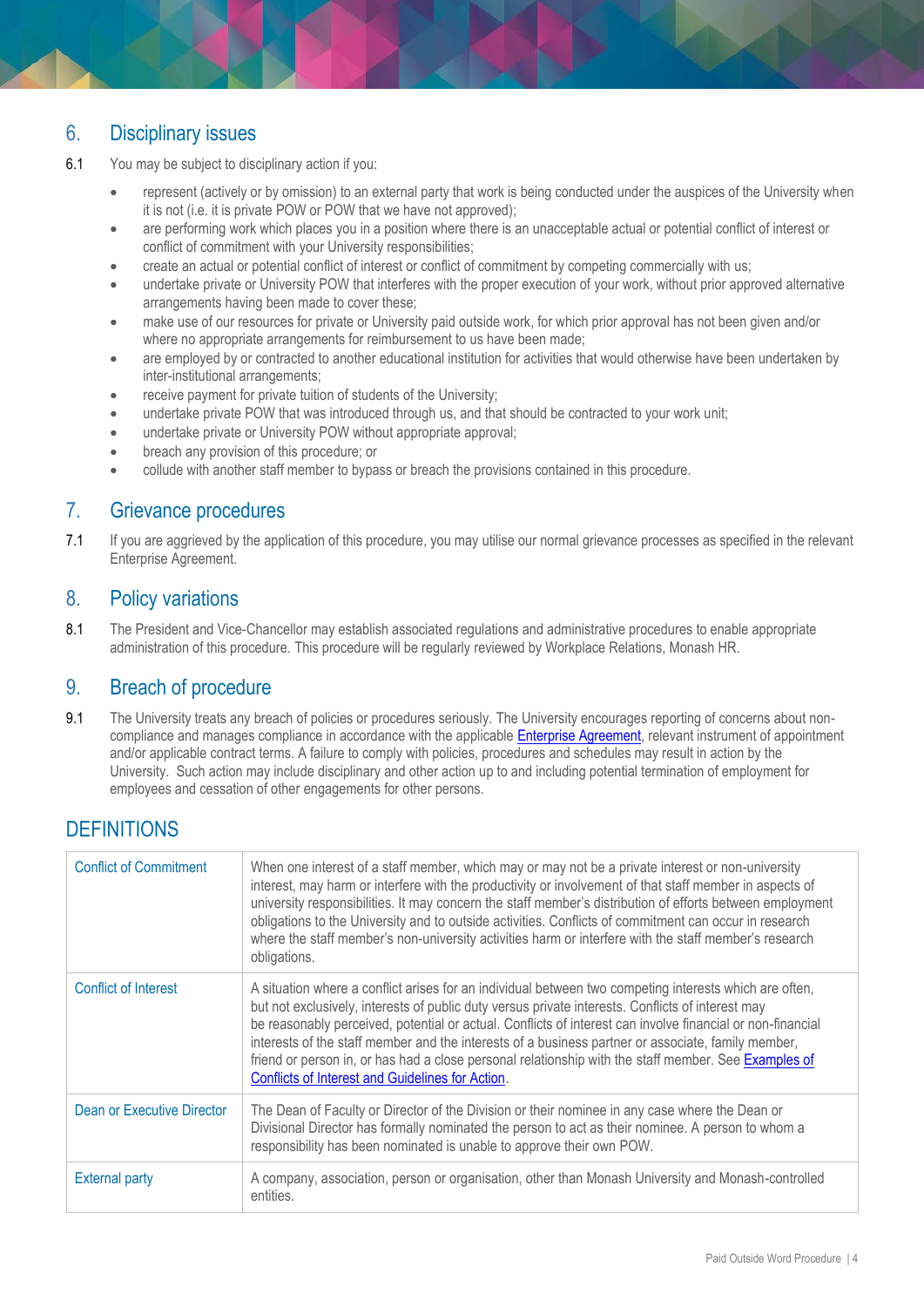| <b>Financial interest</b>     | Any employment, business activity or other right, claim, title or legal share in something that has a<br>monetary, or equivalent value. Examples of financial interest include, but are not limited to, distributions<br>from trusts, directorships of trusts, significant shareholding (more than 5% of issued capital) in a public<br>or private company, shares, share options, dividends, and the right to receive remuneration or other<br>benefits such as salaries, fees from company directorship or board membership, consulting fees,<br>allowances and discounts. For the purpose of this procedure, this includes any substantial sources of<br>income (more than \$10,000 per annum) other than from paid employment with the University. |
|-------------------------------|--------------------------------------------------------------------------------------------------------------------------------------------------------------------------------------------------------------------------------------------------------------------------------------------------------------------------------------------------------------------------------------------------------------------------------------------------------------------------------------------------------------------------------------------------------------------------------------------------------------------------------------------------------------------------------------------------------------------------------------------------------|
| <b>Head of Unit</b>           | Head of an academic or organisational work unit, for example Head of School, Head of Department or<br>where applicable, a person acting as their nominee.                                                                                                                                                                                                                                                                                                                                                                                                                                                                                                                                                                                              |
| Joint appointment             | A staff member, usually in the Faculty of Medicine, Nursing and Health Sciences who is also engaged in<br>clinical practice in a hospital, and who is employed and wholly paid by the hospital on hospital<br>employment conditions, but by virtue of their engagement/appointment with Monash has the status of a<br>member of academic staff in the University. A staff member who receives any remuneration from the<br>University is not a conjoint appointee or clinical academic staff member engaged by hospitals, as<br>defined.                                                                                                                                                                                                               |
| Minor miscellaneous<br>income | Income derived from work or an activity undertaken by a staff member which is connected with the work<br>of the staff member and which might reasonably be construed as POW. However the work or<br>activity either:                                                                                                                                                                                                                                                                                                                                                                                                                                                                                                                                   |
|                               | is a "one-off" activity which takes no more than one day; or<br>$\bullet$<br>in any given year:<br>$\bullet$                                                                                                                                                                                                                                                                                                                                                                                                                                                                                                                                                                                                                                           |
|                               | involves a total of no more than 40 hours of the staff member's time; and<br>$\overline{\phantom{a}}$<br>generates remuneration for the staff member of no more than \$10,000.                                                                                                                                                                                                                                                                                                                                                                                                                                                                                                                                                                         |
| Paid Outside Work (POW)       | Work undertaken outside of an staff member's normal duties that may reasonably be construed as<br>either university or private practice. Paid outside work requires prior written approval from the dean. It<br>may only be included as part of university practice where the University is party to the contract under<br>which the work is undertaken.                                                                                                                                                                                                                                                                                                                                                                                               |
| Part-time staff               | For the purposes of this procedure, means fractional fixed-term and continuing staff and casual or<br>sessional staff.                                                                                                                                                                                                                                                                                                                                                                                                                                                                                                                                                                                                                                 |
| <b>Enterprise Agreement</b>   | The relevant Enterprise Agreement that applies to a particular staff member.                                                                                                                                                                                                                                                                                                                                                                                                                                                                                                                                                                                                                                                                           |
|                               | Monash University Enterprise Agreement (Academic & Professional Staff) 2019<br>$\bullet$                                                                                                                                                                                                                                                                                                                                                                                                                                                                                                                                                                                                                                                               |
|                               | Monash University Enterprise Agreement (Trades & Services Staff- Building & Metal Trades Staff)<br>$\bullet$                                                                                                                                                                                                                                                                                                                                                                                                                                                                                                                                                                                                                                           |
|                               | 2009<br>Monash University Enterprise Agreement (Trades and Services Staff - Catering and Retail,<br>Cleaning and Caretaking, and Miscellaneous Services Staff) 2005                                                                                                                                                                                                                                                                                                                                                                                                                                                                                                                                                                                    |
| <b>Risk</b>                   | Exposure to the possibility of something happening that will have an impact on the University's<br>organisational objectives. For the purposes of this procedure, "risk" includes, but is not limited to, risks<br>to the University's reputation, finances, delivery of quality services, people, security, organisational<br>culture, operations and legal liability. An unacceptable risk refers to an activity that contravenes this<br>procedure.                                                                                                                                                                                                                                                                                                 |
| <b>Royalties</b>              | Income derived by a staff member of the University from their authorship or contribution to a written<br>publication such as a textbook.                                                                                                                                                                                                                                                                                                                                                                                                                                                                                                                                                                                                               |
| Unacceptable risk             | A risk to an activity that contravenes this procedure.                                                                                                                                                                                                                                                                                                                                                                                                                                                                                                                                                                                                                                                                                                 |
| <b>University</b>             | The term University includes Monash controlled entities.                                                                                                                                                                                                                                                                                                                                                                                                                                                                                                                                                                                                                                                                                               |
| University-controlled entity  | An entity where Monash University can control decision-making, directly or indirectly, in relation to the<br>financial and operating policies so as to enable the entity to operate with it in pursuing the objectives of<br>Monash University (e.g. Monash College).                                                                                                                                                                                                                                                                                                                                                                                                                                                                                  |